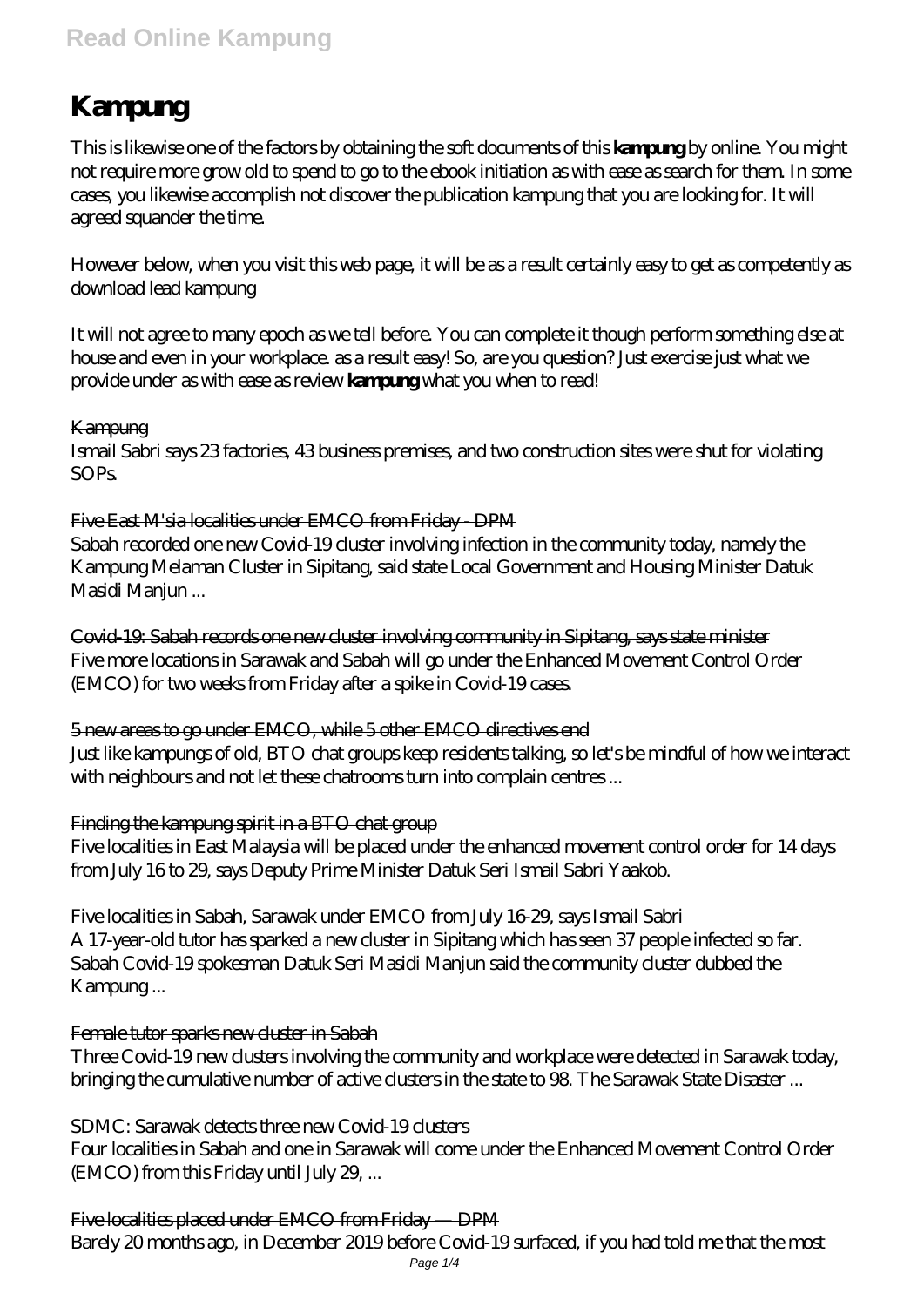densely populated country in the world, Singapore, would have to lock up its entire 5.8 million ...

# Celebrating Kampung Singapura and Global Singapore

A number of contraband were seized in two Law Enforcement Agencies' Joint Operations in the country led by the Royal Customs and Excise Department, 12th July. The first operation targeted several ...

# Contraband Seized In Joint Operation

SINGAPORE — Around the time that Singapore's first fully automated underground bicycle-parking system opened to the public in January 2018, dockless bicycles, e-scooters and other personal ...

# Kampung Admiralty

We' ve searched the biggest sites to compare every room rate in over 1.7 million hotels. So, you can rest assured the price we display is the cheapest on the market, and we won't have added any extra ...

#### Kampung Attap hotels

But what does it take to create a "caring kampung"? At a recent Institute of Policy Studies (IPS) Women's Conference, the panel on "Home is where the work is" called for a self-help time bank to ...

# Creating a caring kampung: Rethink how to care and support caregivers

Residents in enhanced movement control order (MCO) areas are hoping that the lockdown would soon be lifted but are also prepared for an extension.

# Hoping for the best, ready for the worst

We've searched the biggest sites to compare every room rate in over 1.7 million hotels. So, you can rest assured the price we display is the cheapest on the market, and we won't have added any extra ...

# Kampung Datuk Keramat hotels

By sharing orders, neighbours save on delivery fee, foster a bit of kampung spirit, and help local merchants keep their businesses afloat. Group administrators need the patience of a saint ...

#### Can't deal with delivery fees? Save money and foster the kampung spirit by joining your neighbourhood's group buy channel

TUARAN, July 7 -- The geographical landscape of Kampung Penimbawan here which has hilly terrain and swamp forests has become a challenge for the authorities to ensure compliance with standard ...

EMCO: Police use drones to monitor SOP compliance in Kampung Penimbawan Two areas in Sabah and one in Kelantan will go under an (EMCO) from July 6 to 19 after recording a spike in Covid-19 cases. In a statement, senior minister for security Ismail Sabri Yaakob said the ...

# 2 areas in Sabah, 1 in Kelantan under EMCO from Tuesday

In Sabah, it will involve Kampung Lubak di Beaufort; Block 2, Block 6 and Block 9 of the People's Housing Project (PPR) in Taman Mesra (Sandakan); Block Angsana dan Block Sumboi-Sumboi in Kampung ...

A graphic novel relates the life experiences, from birth to beginning boarding school, of a Muslim boy growing up on a rubber plantation in rural Malaysia in the 1950s that include mischief-making, fishing trips, religious study, and work on his family's rubber plantation.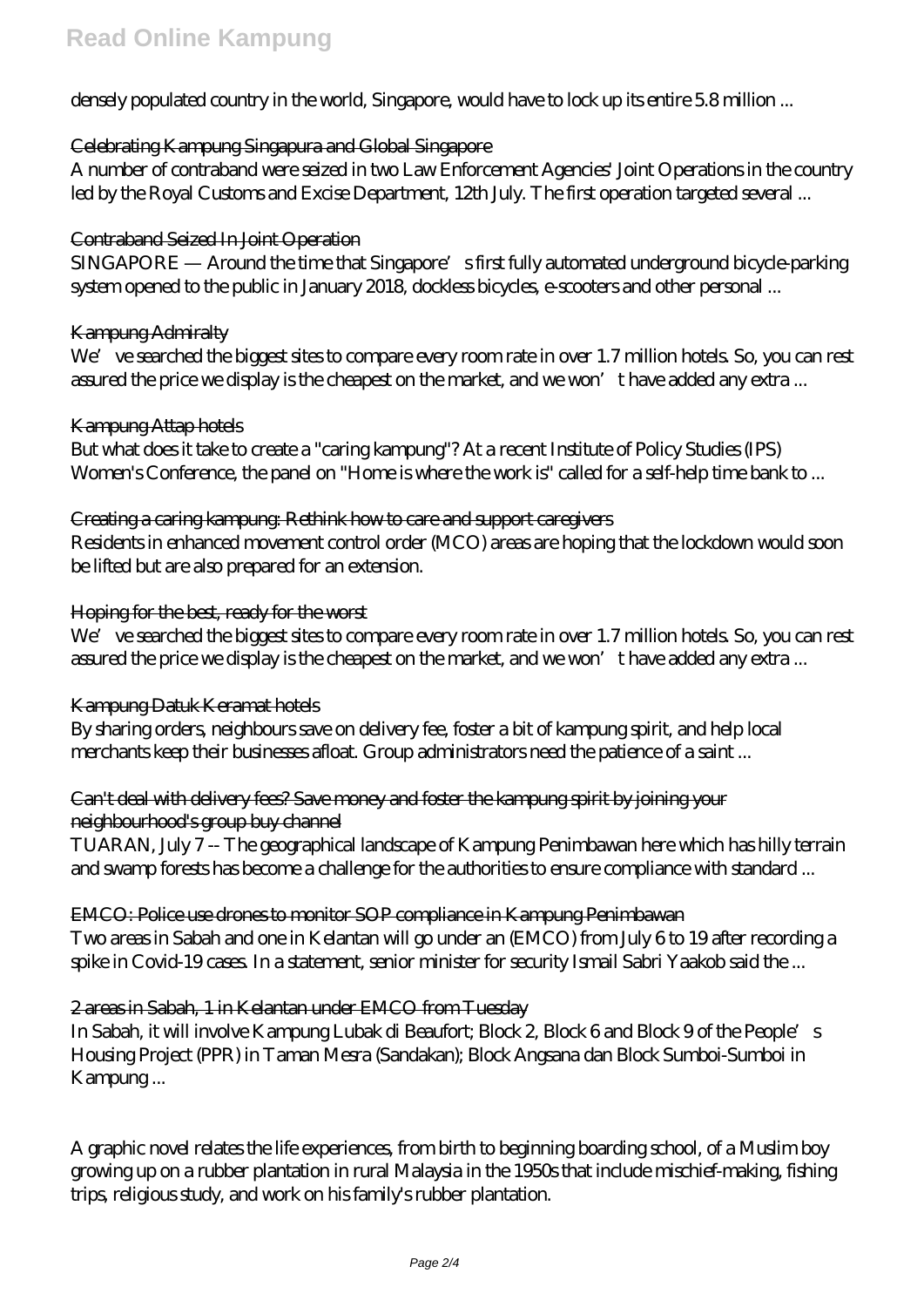A fascinating ethnographic study of the cultural politics of urban redevelopment in Kampung Serani, one Penang community, in the 1990s. Through interviews, newspaper reports, and other records, Goh considers changing notions of culture, ethnic identity, and urban space.

The residents of Kampung Naga occupy a traditional area called Kampung Naga. As part of Sundanese society, residents of Kampung Naga have enriched Sundanese culture, where the principles inherited from their ancestors turned out to have wisdom in the local knowledge system, something that has been ruled out by modern humans. Various local knowledge systems that are still maintained include the alignment of relations with nature and the environment. Written in a popular journalistic language style and complemented by a series of exclusive photographs of the writer's shots, this book has managed to record the system of values, traditions and art that has been maintained by the Kampung Naga community in the face of the swift currents of modernization and globalization.

In Behind the Postcolonial Abidin Kusno shows how colonial representations have been revived and rearticulated in postcolonial Indonesia. The book shows how architecture and urban space can be seen, both historically and theoretically, as representations of political and cultural tendencies that characterize an emerging as well as a declining social order. It addresses the complex interactions between public memories of the present and past, between images of global urban cultures and the concrete historical meanings of the local. It shows how one might write a political history of postcolonial architecture and urban space that recognizes the political cultures of the present without neglecting the importance of the colonial past. In the process, it poses serious questions for the analysis and understanding of postcolonial states.

PUMIAO 1. The Subject Matter: Urban Public Places 2. The Location: Asia Pacific Region 3. The Purpose of the'"Book: For the Makers of Public Places 4. The Three Perspectives of the Book: Description, Criticism, and Intervention 5. Perspective One: Characteristics of Asia Pacific Cities and Their Public Places (1) High Population Density (2) Large Cities (3) Mixed Uses (4) Government-Centered and Pro-Development Culture (5) The East-versus-West Bipolarity (6) Small Amount of Public Space (7) Absence of Large Nodes and Overall Structure in Public Space (8) Intensive Use of Public Space (9) Ambiguous Boundary between the Public and the Private Summaries of Chapters 1-5 6. Perspective Two: Current Issues and Debates (1) Identity Formal Identity Functional Identity (2) Sustainability High-Tech versus Low-Tech High-Density versus Low-Density (3) Equality Equal Participation Equal Accessibility Summaries of Chapters 6-9 7. Perspective Three: Major Trends in Design and Theory (1) The "Grey" Relationship between the Public and the Private (2) The Transformation of Traditional Typology (3) Indigenous Decoration, Color and Material in New Applications (4) The Tropical Public Place Summaries of Chapters 10-17 8. Conclusion Pu Miao (ed. ), Public Places in Asia Pacific Cities, 1-45. © 2001 Kluwer Academic Publishers. 2 P. MIAO 1. The Subject Matter: Urban Public Places A visitor to Kuala Lumpur will hardly forget the experience of strolling among the fragrant fruits sold under the overhang of the five-foot walkway during a tropical downfall.

One of the major processes in modern Southeast Asian history has been the development of ethnically heterogeneous towns and cities. Kucing, an intermediate-sized urban center in Sarawak, Malaysia, is